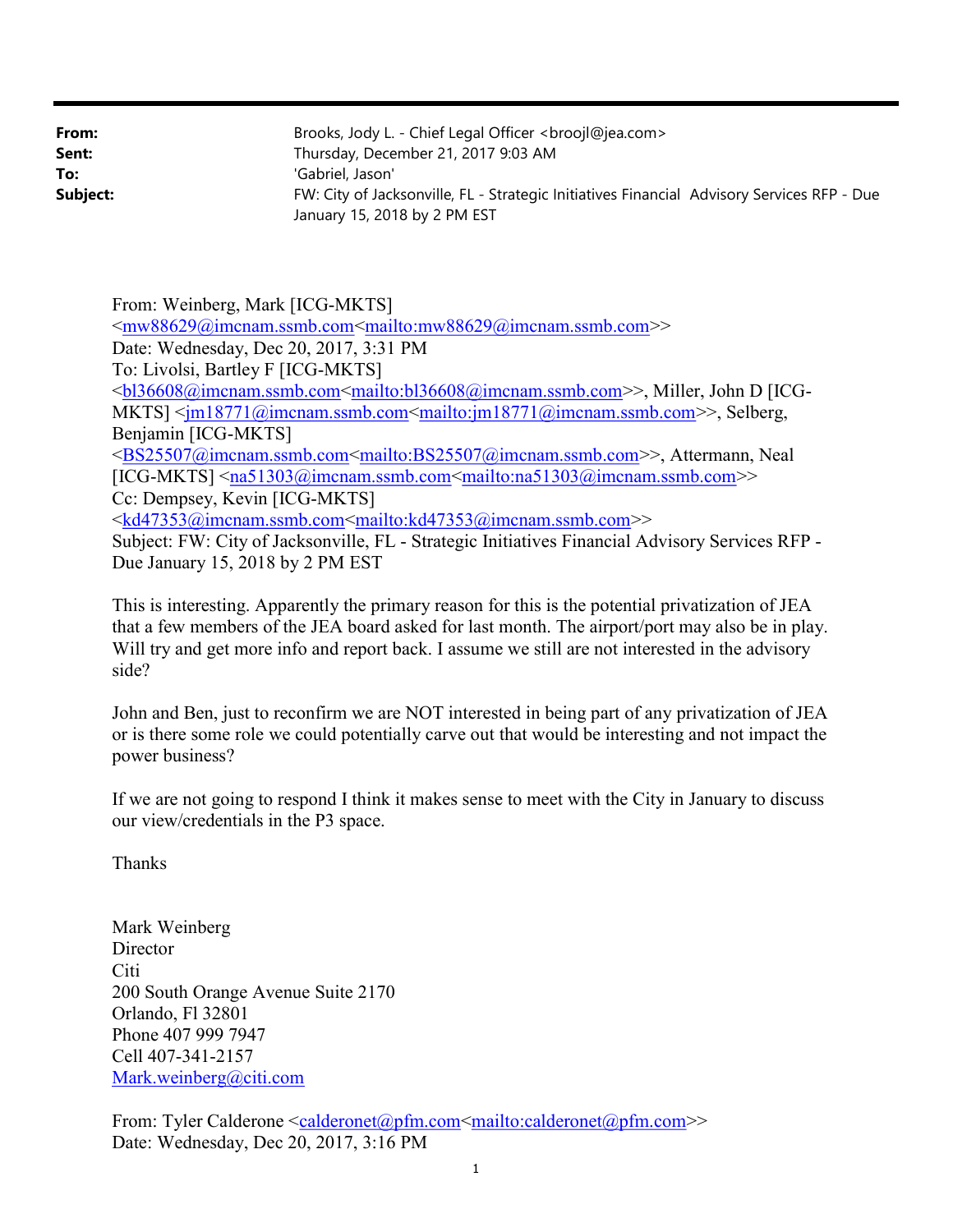To: Jeremy Niedfeldt <niedfeldtj@pfm.com<mailto:niedfeldtj@pfm.com>> Cc: Tyler Calderone <calderonet@pfm.com<mailto:calderonet@pfm.com>> Subject: City of Jacksonville, FL - Strategic Initiatives Financial Advisory Services RFP - Due January 15, 2018 by 2 PM EST

Good afternoon,

Public Financial Management, Inc. ("PFM") on behalf of the City of Jacksonville, Florida (the "City") submits the attached Request for Proposals ("RFP") for Strategic Initiatives Financial Advisory Services.

The City is seeking qualified firms wishing to serve as Financial Advisor for Strategic Initiative opportunities. The selected Advisor will provide financial advisory services relating to the market analysis, opportunity review, planning, solicitation, evaluation, negotiation, and award of potential alternative delivery of existing or new projects or services which are similar (but not limited) to public private partnerships or the lease, sale, and/or disposition of City assets. The initial term of the engagement will be for a period of three (3) years with two (2) two (2)-year renewals at the City's discretion. The City intends to select a pool of qualified firms with demonstrated expertise across a diverse set of alternative delivery/ P3 transactions which are strategic in nature.

Upon receipt of this RFP, please submit a confirmation e-mail along with all questions about the meaning or intent of the RFP to the City's Financial Advisor, PFM, Attention: Jeremy Niedfeldt (niedfeldtj@pfm.com<mailto:niedfeldtj@pfm.com>). The deadline for questions is January 5, 2018 at 5:00 P.M. EST.

Responses are due on January 15, 2018 by 2:00 PM (EST).

Thank you for your interest in serving the City.

Best Regards,

Tyler Calderone Senior Analyst

PFM Financial Advisors LLC | Public Financial Management, Inc. calderonet@pfm.com<mailto:calderonet@pfm.com> | phone 407.406.5764 | fax 407.648.1323 | web pfm.com <https://urldefense.proofpoint.com/v2/url?u=http- $3A$  pfm.com &d=DwMFAg&c=j-EkbjBYwkAB4f8ZbVn1Fw&r=ZnETBNDsBK9c3Yr8RkNSjYki2wJf2UF2TC5sBFIv7n4&m= M7EMeGl8TB0VWxFQ4GQStixeYxY5GkO-xIo2ePfAzVA&s=4Dq5hpc5-YsezaSKsHSajjdIR1UTPyMwJi289to4p4&e=> 300 S. Orange Ave, Suite 1170 | Orlando, FL 32801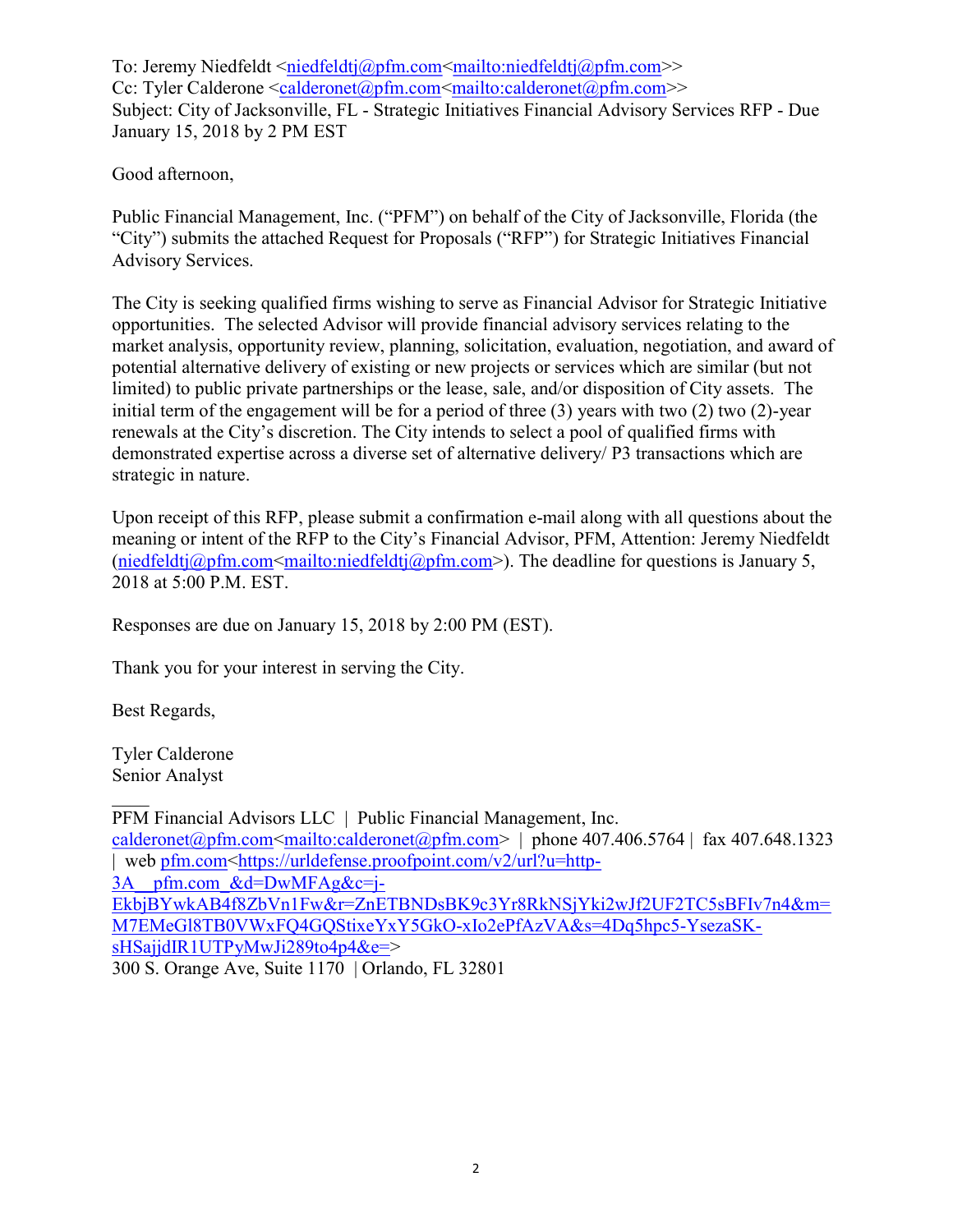# *REQUEST FOR PROPOSALS*

*to provide*

# *STRATEGIC INITIATIVES FINANCIAL ADVISORY SERVICES*

*to the*

# *CITY OF JACKSONVILLE, FLORIDA*



**RFP ISSUE DATE: December 20, 2017 PROPOSAL DUE: January 15, 2018**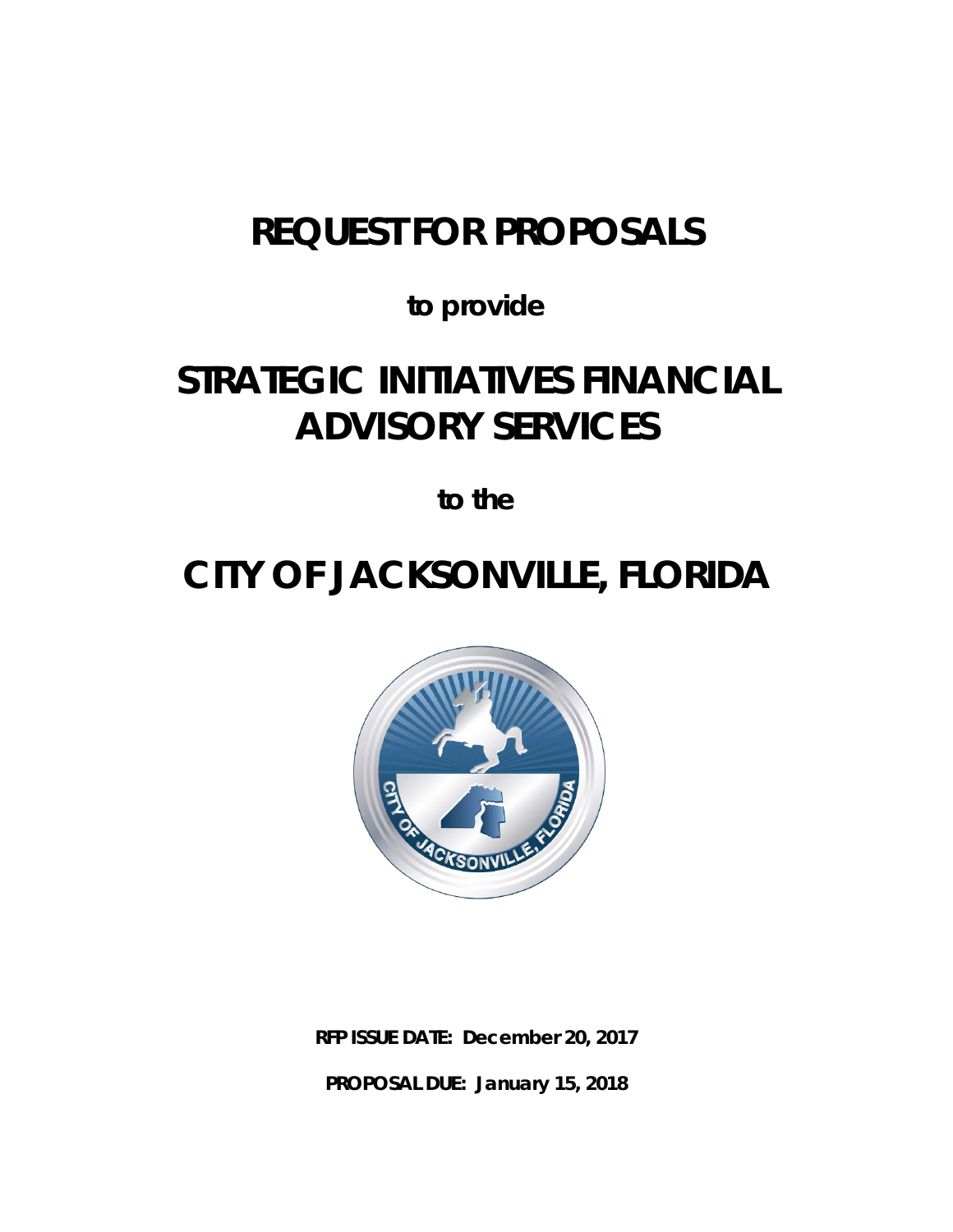*Request for Proposals for Strategic Initiatives Financial Advisory Services*

### **I. Purpose**

The City of Jacksonville, Florida (the "City") is soliciting proposals from qualified firms wishing to serve as Financial Advisor for Strategic Initiative opportunities. The selected Advisor will provide financial advisory services relating to the market analysis, opportunity review, planning, solicitation, evaluation, negotiation, and award of potential alternative delivery of existing or new projects or services which are similar (but not limited) to public private partnerships or the lease, sale, and/or disposition of City assets. The initial term of the engagement will be for a period of three (3) years with two (2) two (2)-year renewals at the City's discretion. The City does not represent or guarantee that any Strategic Initiative will be analyzed or completed. The City intends to select a pool of qualified firms with demonstrated expertise across a diverse set of alternative delivery/ P3l transactions which are strategic in nature.

### **II. Scope of Services**

The Scope of Services below is a general description of the advisory services the City may require on an ongoing basis and as opportunities arise.

**Feasibility & Valuation Services** (in collaboration with the City's Advisor, PFM)

- **Market Analysis** Keep City staff informed of national and local market trends, dynamics that may impact the market for publicly-owned assets, and any legal or regulatory happenings of note.
- **Opportunity Review** Assist City staff on an ongoing basis with determining the potential for strategic opportunities with regard to existing or future City assets and/or programs.
- **Planning** Assist City staff with reviewing goals and objectives, project feasibility, benchmark criteria, solicitation documents, responses sought from the marketplace, evaluation criteria, and terms and conditions of any proposed agreements. Analyze financing and funding alternatives to improve financial marketability of the project. Review and report on the feasibility of using new or innovative financing techniques.

#### **Transaction Services**

- **Solicitations**  Assist City staff in preparation of any solicitation, review responses prepared by City staff to questions submitted by interested parties, and assist in preparing responses.
- **Evaluations**  Assist City staff during any evaluation stage, which will include review of proposals received from interested parties for request for qualifications/proposals; assist in review of agenda and questions for oral presentations/discussions with proposers prepared by City staff, provide analysis of proposals received including total project life-cycle costs, project cost comparisons to traditional delivery and financing options, project risk assessment and allocations, operations and maintenance analyses, and provide related benchmark information. Provide cost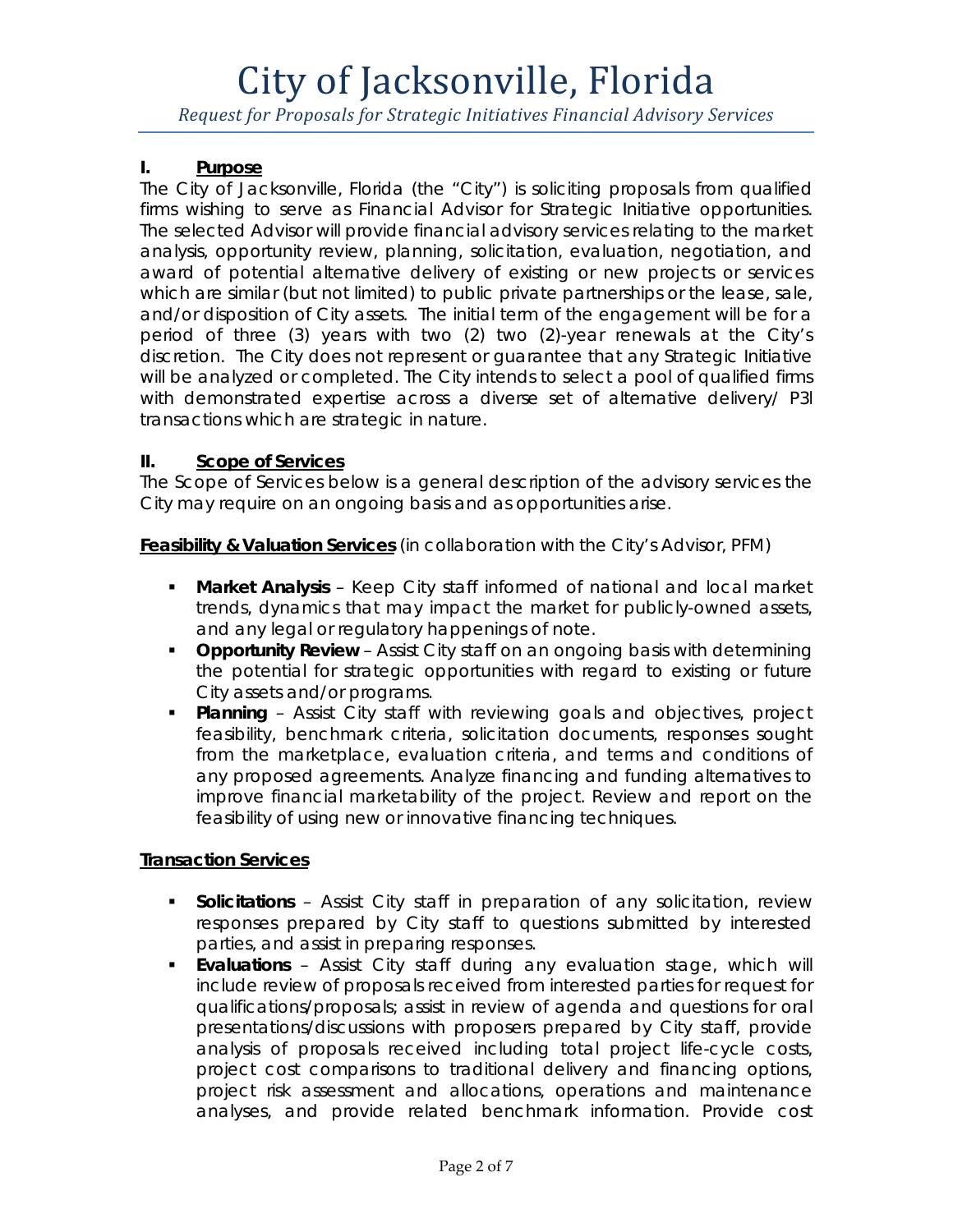*Request for Proposals for Strategic Initiatives Financial Advisory Services*

effectiveness and feasibility studies to evaluate project delivery alternatives. Assist with developing or reviewing finance plans or financial models. Assist with public sector comparator and value for money analyses. Aid in the development of stakeholder presentations. Assist with project financial evaluations. Provide financial advice regarding market conditions and trends, financial products, third party alternative financing and special facility financing, and advising the City of market developments and financing techniques.

- **Negotiations**  Assist City staff during the negotiation stage, which will include negotiation strategies and negotiation of agreements.
- **Award Process**  Assist in bringing any project to financial and commercial close. Assist the City in preparation of the any presentation to senior staff or stakeholders as may be necessary.

# **III. Submission Requirements**

One (1) electronic copy (an exact replication of the hard copies submitted) provided on CD-ROM or flash drive media, one (1) original hard copy and three (3) copies of each proposal and any addendum properly acknowledged, must be submitted in a sealed envelope and received no later than 2:00 P.M. Eastern Standard Time (EST), January 15, 2018, at the following address in order to be considered.

> Jeremy Niedfeldt | Director PFM Financial Advisors LLC Public Financial Management, Inc. 300 South Orange Ave. |Suite 1170 | Orlando, FL 32801 Ph: (407) 406-5759 | [niedfeldtj@pfm.com](mailto:niedfeldtj@pfm.com)

Any proposal received after 2:00 P.M. EST on the due date shall not be considered. Incomplete proposals shall not be considered. Faxed proposals shall not be considered.

#### **IV. Questions**

Any questions regarding this Request for Proposals (RFP) shall be directed to the City's consultant, Public Financial Management ("PFM") **IN WRITING** via electronic mail to the below contact and e-mail address. The deadline for questions is January 5, 2018, at 5:00 P.M. EST.

> Jeremy Niedfeldt | Director PFM Financial Advisors LLC Public Financial Management, Inc. 300 South Orange Ave. |Suite 1170 | Orlando, FL 32801 Ph: (407) 406-5759 | [niedfeldtj@pfm.com](mailto:niedfeldtj@pfm.com)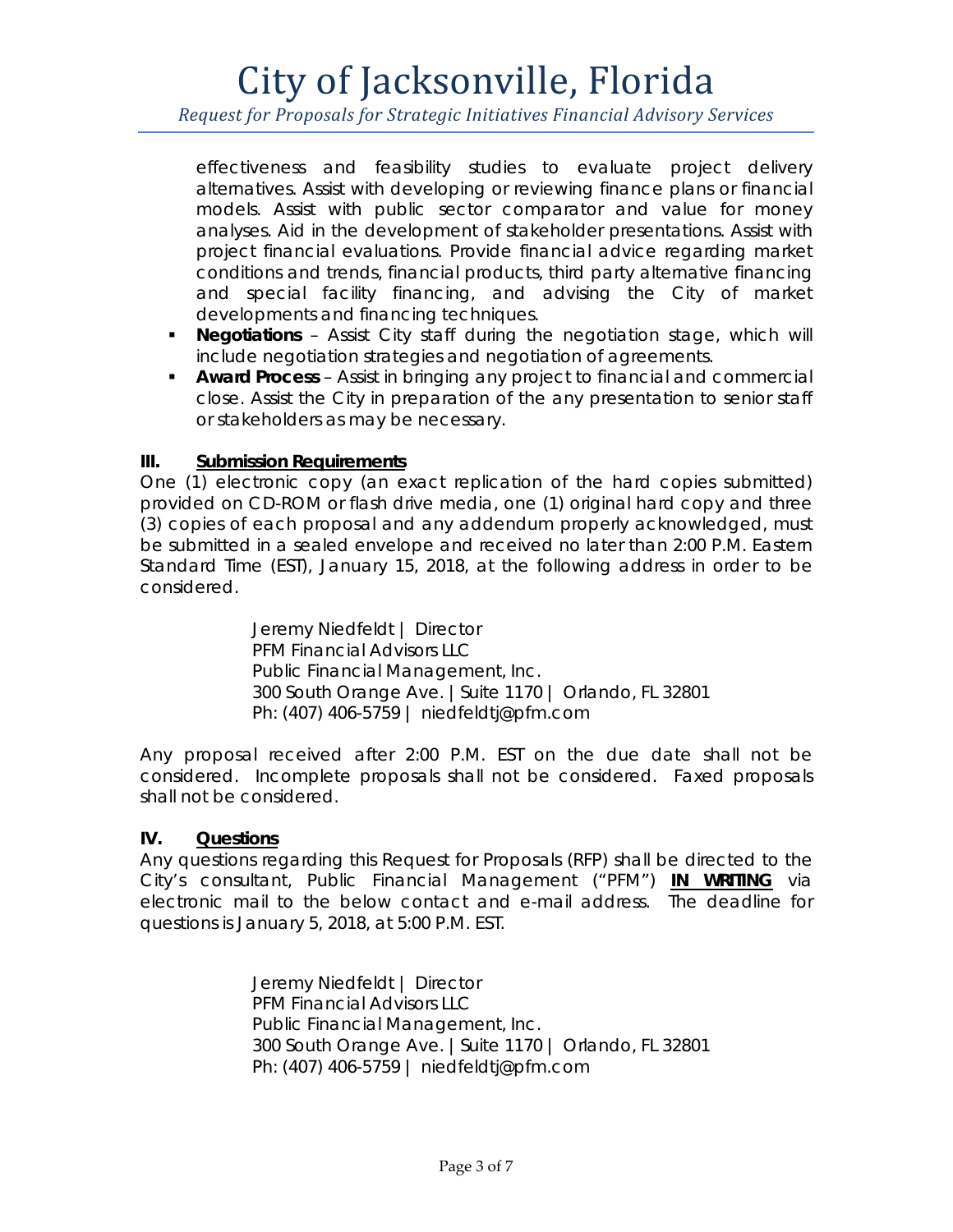*Request for Proposals for Strategic Initiatives Financial Advisory Services*

### **V. Solicitation Timetable**

Tentative Timetable

RFP distributed December 20, 2017 Proposal due **International Contract Contract Contract Contract Contract Contract Contract Contract Contract Contract Contract Contract Contract Contract Contract Contract Contract Contract Contract Contract Contract Contr** Interviews (at the City's discretion) TBD Selection of General Advisor(s) By January 31, 2018

#### **VI. Terms and Conditions**

- 1. The City reserves the right to reject any and all proposals and to request clarification of information from any Proposer.
- 2. The City shall not be liable for any expenses incurred in the preparation and presentation of the proposals.
- 3. The proposer acknowledges that all information contained within its proposal is part of the public domain as defined by the State of Florida Sunshine and Public Records Laws.

As of the date of this RFP, through the completion of the selection process, the proposer, their agents, and/or their associates are prohibited from contacting or soliciting any City official or employee, or any City Council member on matters covered by this RFP. Failure to comply with this condition may result in the disqualification of the Proposer.

- 4. The City shall be solely responsible for the selection of providers of any and all other services related to the review and completion of strategic initiatives.
- 5. This RFP and related responses of the selected Advisor(s) will by reference become part of the formal agreement between those selected and the City.
- 6. The City reserves the right to terminate any Advisor selection resulting from this RFP at any time and for any reason, upon giving thirty (30) calendar days prior written notice to the other party.
- 7. Selling, Transferring or Assigning Contract: No contract awarded under these terms, conditions and specification shall be sold, transferred or assigned without written approval of the City.
- 8. The City reserves the right to designate which Advisor(s) will assist in analyzing and/or completing strategic initiatives.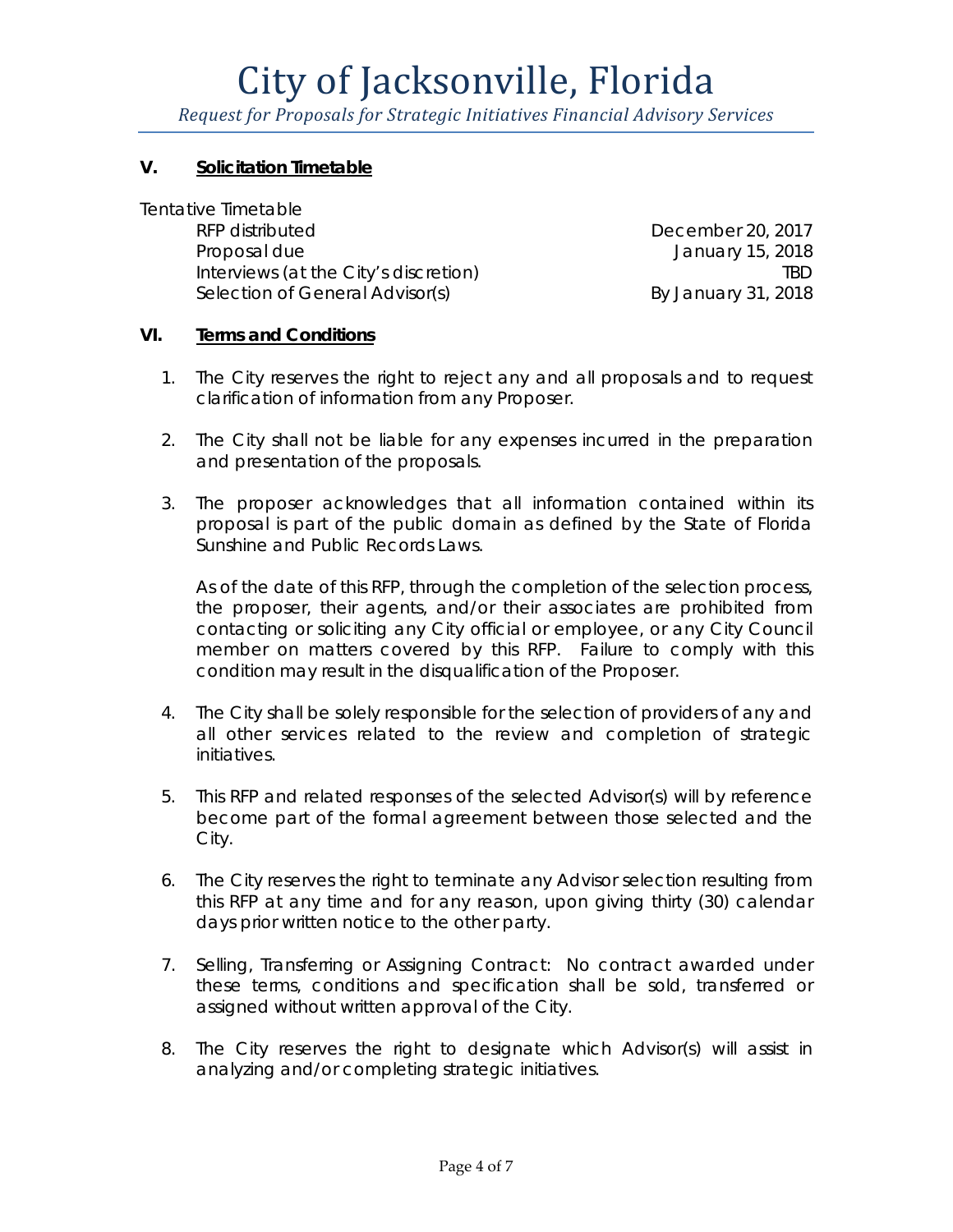*Request for Proposals for Strategic Initiatives Financial Advisory Services*

# **VII. Information to be Submitted by Proposers**

All proposals shall be prepared using a font size no smaller than 12-point font as used by Microsoft Word and **shall not exceed 15 pages in length** (excluding any exhibits or attachments).

Failure to provide the information requested here may result in a deduction of points during the evaluation process. Failure to provide the information requested in the format and sequence requested may result in a deduction of evaluation points and could result in the respondent's proposal not being considered.

# A. PROPOSING FIRM AND PERSONNEL INFORMATION (6-page maximum)

# **1. Executive Summary/Cover Letter**

Each response should include a cover letter signed by an officer of the firm, indicating that the officer is legally authorized to contractually bind the firm. The cover letter should also summarize the key points of the firm's response.

### **2. Strategic Initiative Financial Advisory Team**

Provide the names and backgrounds of the individuals who will be assigned to this engagement on a full-time basis. If your firm has more than one office, identify the office from which each designated individual will be operating. Clearly indicate each individual's responsibilities during the engagement and highlight the day-to-day contact person as well as the individual who will attend official meetings of the City, if requested.

# **3. Investigations**

Summarize any litigation, regulatory action or legal investigation involving your firm or its principals, filed or pending within the last three (3) years. Include a description of any filed or pending matters that have been resolved and the details of such resolution. Please discuss the impact this litigation would have on your ability to serve as an Advisor to the City. If the response requires an extensive list, include a summary table and reference an exhibit.

# **4. Fee Approach**

Discuss your firm's approach to fees charged for financial advisory services contemplated by this RFP. Understanding that fee level and structure are largely transaction specific, include fee indications for a range of transaction options. *The City reserves the right to negotiate any fees, expenses, or terms prior to the commencement of any transaction.*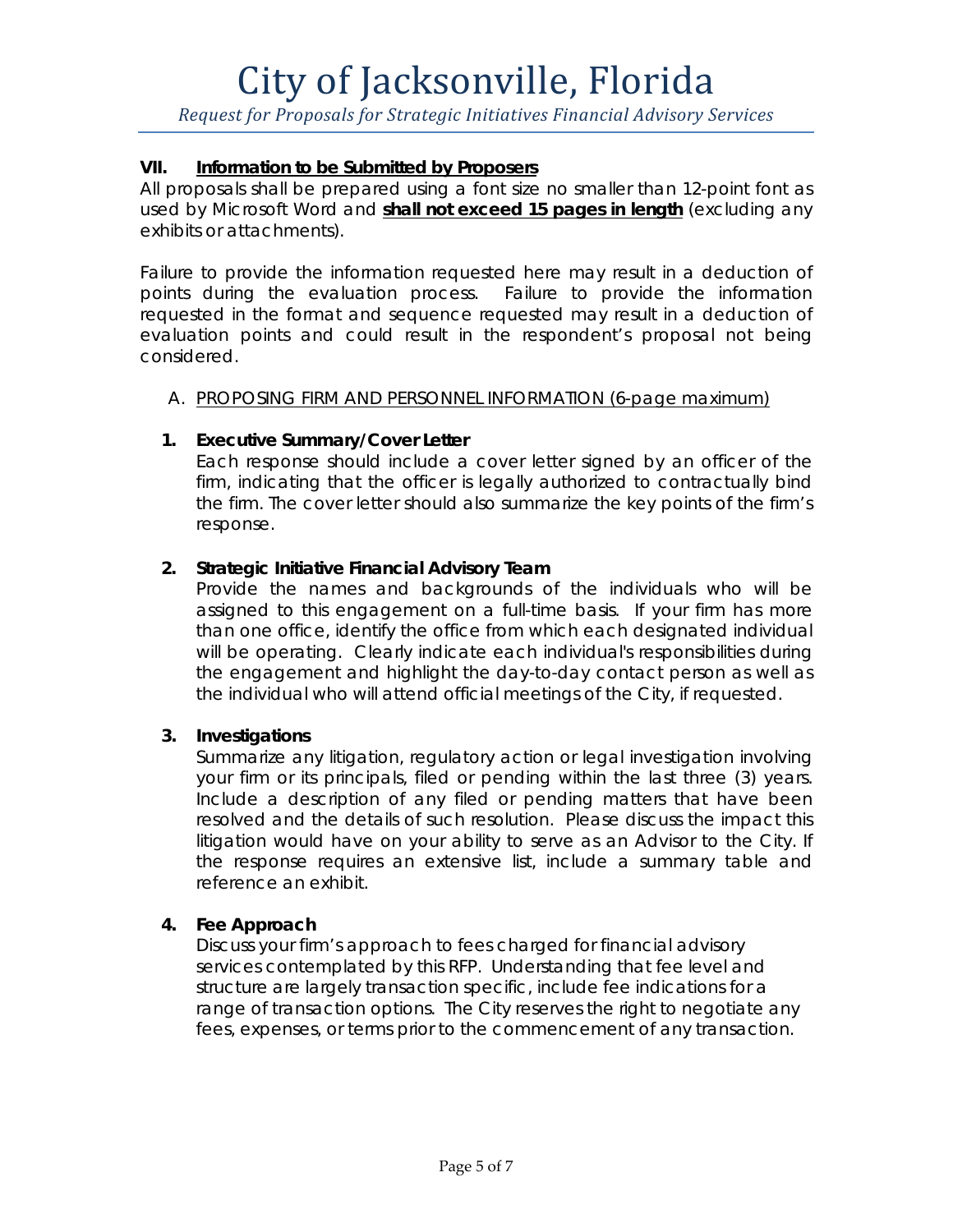*Request for Proposals for Strategic Initiatives Financial Advisory Services*

#### B. EXPERIENCE AND PERFORMANCE INFORMATION (13-page maximum)

#### **1. Firm Experience**

Briefly discuss your firm's experience in providing Financial and/or Investment Banking Advisory Services for local governments on complex financial transactions which are similar (but not limited) to public private partnerships or the lease, sale, and/or disposition of City assets. Please detail any such transaction in the State of Florida. Provide the specific experience of the individual(s) who will work with the City.

## **2. Discussion of Strategic Financial Advisory Approach and Current Market Environment**

Provide a discussion of your firm's approach applicable to the City's potential review and completion of strategic opportunities. Also, provide a review of the current market environment as it relates to strategic opportunities.

### **3. Marketing Approach**

- **Describe your firm's approach to marketing strategic opportunities to** potential counterparties.
- **Describe your approach to ensuring the City receives the best** execution of any potential transaction.

#### **4. References**

Please provide three (3) local government financing references, including name, title, telephone number, type of transaction, and the date(s) of service.

#### **5. City Experience**

Provide information on any previous work done with the City.

#### **VIII. Evaluation and Selection**

After reviewing the written responses, firm(s) will be evaluated and selected based upon the following criteria:

- **Experience of the firm's primary personnel 25% weight**
- **Experience with similar transactions 35% weight**
- **Advisory/Marketing Approach 30% weight**
- **Pricing Approach 10% weight**

Each evaluation criteria will be scored on a scale of 1 to 10 for each respondent being considered. The assigned score for each criterion will be multiplied by the weight of that criterion. The results will be totaled providing the responding firms Total Score.